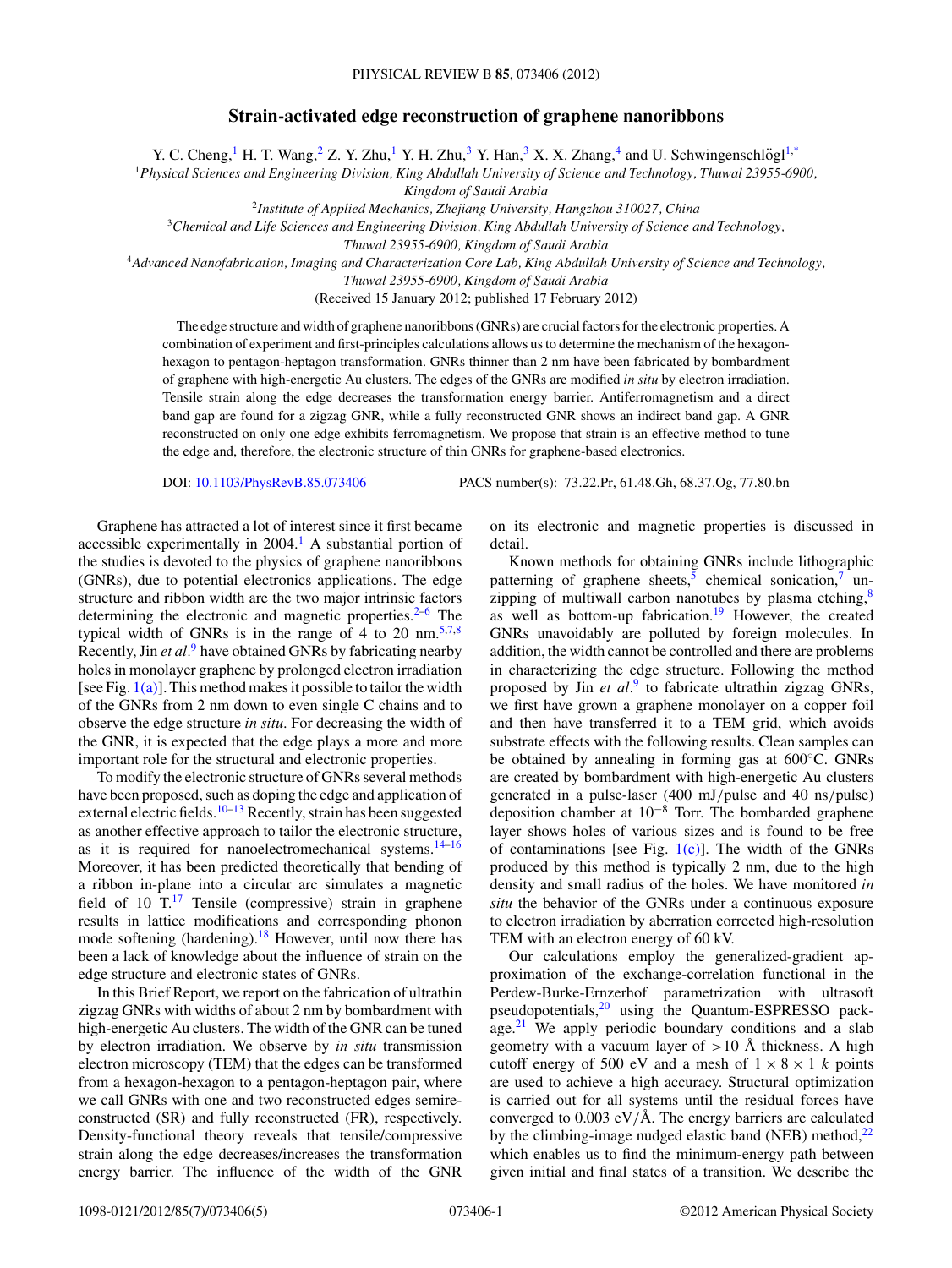<span id="page-1-0"></span>

FIG. 1. (Color online) (a) Schematic illustration of a GNR formed by two nearby holes. (b) GNR of width *w* = 8 in the *x* direction. Calculations have been performed for  $w = 2, \dots, 15$ . By periodic boundary conditions the length of the GNR is infinite, where *a* is the lattice parameter along the edge in the *y* direction. (c) GNRs generated by bombardment with Au clusters using a pulsed high-power laser. The scale bar is 2 nm. In (a) and (c) the red arrows indicate the GNRs.

uniaxial strain by  $\varepsilon = (a - a_0)/a_0$ , where *a* and  $a_0$  are the lattice parameters in the strained and nonstrained structures, respectively [see Fig.  $1(b)$ ]. We obtain  $a_0 = 4.92$  Å, consistent with our experimental value of  $4.82 \text{ Å}$ .

Previous 100–200 kV TEM studies of few-layer graphene have indicated that it is difficult to resolve the structure atomically and that a high electron energy can lead to amorphous graphene. $9,23,24$  $9,23,24$  In order to minimize the electron sputtering effect on the C atoms, we have operated the microscope at 60 kV with a typical electron-beam current density of 100 A*/*cm2. We are able to still achieve a resolution better than 1.1  $\AA$  by introducing a spherical aberration correction and reducing the energy spread of the electron beam to less than 0.15 eV. In this condition the maximal knock-on energy is 11.3 eV, which is below the threshold for knock-on damage (17 eV) for C atoms in pristine graphene but larger than the threshold for C atoms on the edge  $(5.5-10.5 \text{ eV})^{25,26}$  $(5.5-10.5 \text{ eV})^{25,26}$  $(5.5-10.5 \text{ eV})^{25,26}$  Our procedure makes it possible to analyze the evolution of the edge structure of the GNRs. Note that electron irradiation can slowly decrease the width of  $GNRs^{9,27,28}$  $GNRs^{9,27,28}$  $GNRs^{9,27,28}$  and can induce edge reconstruction.<sup>29</sup>

Figure 2 shows the edge evolution of a typical GNR through various configurations. We find that the GNR keeps its zigzag direction for more than 10 min when it is thinned by



FIG. 2. (Color online) Aberration corrected high-resolution TEM image of a reconstructed zigzag GNR of about 1.5-nm width. The C atoms are resolved as gray spots. The scale bar is 2 nm. (a) Zigzag GNR between two holes ( $w = 6$ ). (b) Left side of the GNR ( $w = 6$ ) reconstructed to a pentagon-heptagon pair series. (c) Right side of the GNR (*w* = 5) reconstructed. (d and e) Both sides reconstructed and the width reduced to  $w = 4$  and 3, respectively. (f and g) GNR transferred to a double and single C chain, respectively. (h) Single C chain finally breaking. (i) Exemplary strain map resulting from the geometric phase analysis of image (c). (j–l) TEM simulations of zigzag edges with pentagon-heptagon pairs, point defects, and stone-wales defects (acceleration voltage 60 kV, spherical aberration 1 *μ*m, chromatic aberration 1.5 mm, defocus −3 nm, convergence angle 0.15 mra[d30\)](#page-4-0).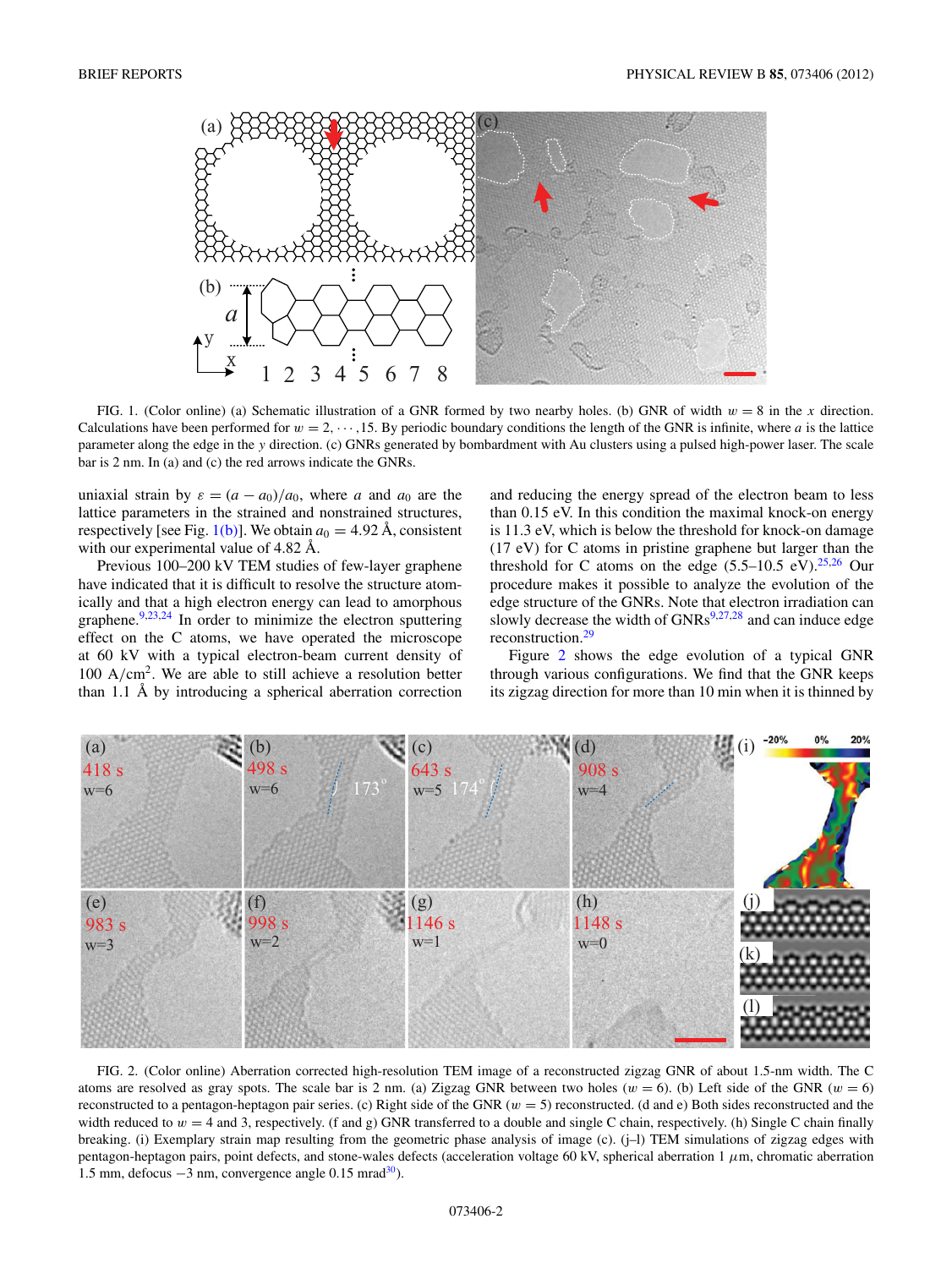<span id="page-2-0"></span>electron irradiation. In addition, Fig.  $1(c)$  shows for the edges of both GNRs a zigzag direction. Therefore, our experiment confirms that the zigzag edge is more stable than the armchair edge under electron-beam exposure, $27$  though the opposite has been predicted theoretically by *ab initio* calculations.<sup>31,32</sup> The latter two papers also report that reconstruction from a hexagon-hexagon to a pentagon-heptagon configuration can happen spontaneously at room temperature. Sen *et al.*[33](#page-4-0) have shown that the reconstruction can be activated via external force. Our TEM simulations in Figs.  $2(j)$ –2(1) point to an edge reconstruction in pentagon-heptagon pairs. Also, moleculardynamics calculations show that the zigzag and armchair edges are undulated in the out-of-plane direction, whereas the pentagon-heptagon edge is completely flat. $34$  This implies that the reconstruction results in edge stress. A GNR with lattice parameter  $a_0$  is subject to a compressive (tensile) strain of −1*.*4 (+4*.*4) nN in the zigzag (FR) edge configuration (for  $w > 2$ ) [see Fig. 3(a)]. Therefore, the assumption<sup>[31,32](#page-4-0)</sup> that the reconstruction from the zigzag to FR GNR occurs spontaneously at room temperature would imply that the SR GNR bends to the reconstructed side and the FR GNR shrinks. However, our experiments contradict such a scenario. Figure  $2(b)$  shows a  $w = 6$  GNR with a reconstructed left side, while Fig.  $2(c)$  shows a  $w = 5$  GNR with a reconstructed right side (145 s later). As an example, a strain map in Fig.  $2(i)$ demonstrates strong tensile strain along the GNR edge. We find that the SR GNR bends to the nonreconstructed side [compare the angles in Figs.  $2(b)$  and  $2(c)$ ] and that the FR GNR expands by more than 5% [see Figs.  $2(d)$  and  $2(e)$ ].

To explain this contradiction, we first examine our experimental setting. One may argue that the reconstruction along the edges of the GNR is activated by the strain introduced by the bombardment of the graphene sheet. From Figs.  $2(b)-2(e)$  we conclude that tensile strain along the edge lowers the transition barrier of the reconstruction. This picture is supported by our calculations. We study a  $1 \times 4 \times 1$  supercell and address the transformation of the first hexagon-hexagon pair into a



FIG. 3. (Color online) (a) Stress along the GNR edge and (b) band gap for fixed lattice parameter  $a_0$  and width  $w = 2, \ldots, 15$ . The insets in (a) show that the zigzag GNR ( $w = 2$ ) turns into a double chain and the FR GNR  $(w = 2)$  resembles an armchair GNR. (c) Energy diagram of the initial state, transition state, and final state. (d) Transition barrier for the transformation of the first hexagon-hexagon pair into a pentagon-heptagon pair  $(w = 4)$  for strain between  $-5$ and 5%. The insets show the structures of the three states.

pentagon-heptagon pair on one side of the GNR  $(w = 4)$ for different edge strains by the NEB method. The result is shown in Figs.  $3(c)$  and  $3(d)$ . Previous findings indicate that this transition barrier is less than 0.7 eV,  $31,32,34$  which implies that the reconstruction takes place spontaneously at room temperature. The first step of the reconstruction has the largest barrier (0.8 eV) as compared to further reconstruction steps.[34](#page-4-0) We find a first transition barrier of  $E_0 = 1.12$  eV. Employing transition state theory, we use the relation  $k = v_G \exp(-E_a/RT)$  with frequency  $v_G = 5 \times 10^{12}$ s<sup>-[131](#page-4-0)</sup> to obtain a rapid transition rate of  $7 \times 10^{-6}$  s<sup>-1</sup>, which suggests that the reconstruction is impossible at room temperature. However, as the first transition barrier decreases with increasing tensile strain according to Fig.  $3(d)$ , a zigzag GNR is transformed into a FR GNR more easily under tensile strain along the edge. Tensile strain increases the initial- and final-state energies but leaves the transition state almost unchanged [see Fig.  $3(c)$ ]. Therefore, the transition barrier decreases. Fitting the dependence of the first transition barrier  $E_b$  on the strain  $\varepsilon$  leads to  $E_b = a \cdot \varepsilon + E_0$  with  $a =$ −0*.*21 eV*/*% and *E*<sup>0</sup> = 1*.*12 eV. We estimate that a transition is observed in the TEM images for  $\varepsilon > 2\%$ .

Figures  $2(f)$  and  $2(g)$  shows double and single C chains, respectively. Figure  $2(h)$  demonstrates the situation after breakage of the single C chain. It is reported that a GNR that is only two to three atoms thin is dominated by the edge atoms, which leads to large structural reconstructions.<sup>9</sup> However, the details of the latter have not been clarified yet. Experiments indicate that a GNR of width  $w > 2$  is still stable [see Figs.  $2(a)-2(e)$ ]. By calculating the phonondispersion relation in density-functional perturbation theory,  $35$ no negative frequency is obtained for  $w > 2$  zigzag, FR, and SR GNRs, which points to stability of such thin GNRs. Figure [5](#page-3-0) shows the phonon-dispersion relations of  $w = 4$ GNRs. For the zigzag GNR all the branches are below 1580 cm−1, resembling pristine graphene[.18](#page-3-0) Extra modes with frequencies around 2000 cm−<sup>1</sup> are found for the FR and SR GNRs, which mainly correspond to in-plane vibrations along the edge of the two outmost C atoms of the heptagon [see Figs.  $4(d)$  and  $4(e)$ ]. These modes can be used to identify the zigzag-to-FR reconstruction by Raman spectroscopy. The zigzag GNR relaxes to a double chain with an energy about 0.8 eV below that of the  $w = 2$  FR GNR [compare the insets



FIG. 4. (Color online) Phonon-dispersion relations of the (a) zigzag, (b) FR, and (c) SR GNRs for  $w = 4$ . (d and e) Atomic displacements of the two FR GNR modes with frequency around 2000 cm<sup>-1</sup>.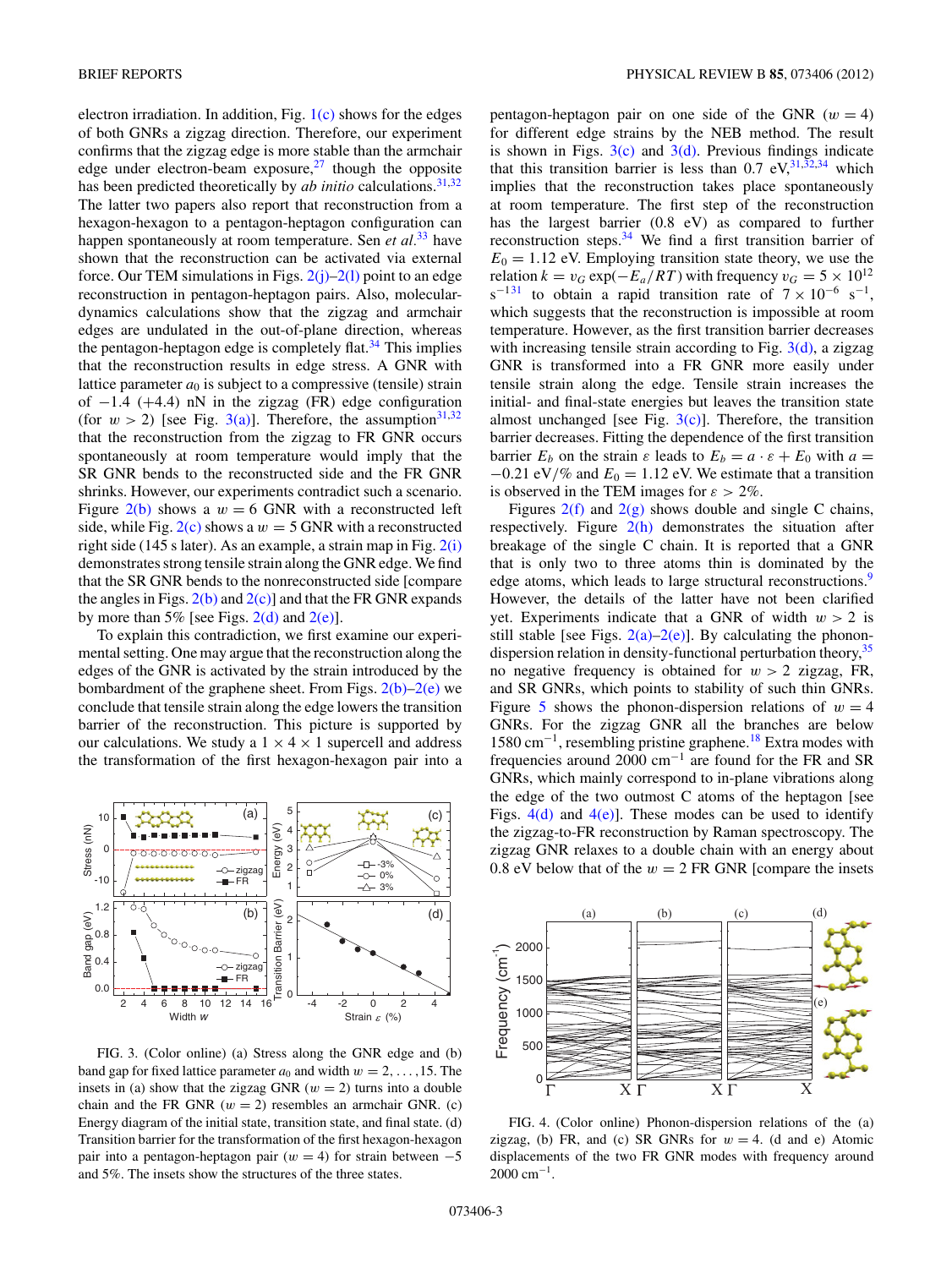<span id="page-3-0"></span>

FIG. 5. (Color online) Band structures: (a) AFM *w* = 4 zigzag GNR, (b) FM  $w = 4$  zigzag GNR, (c) nonmagnetic  $w = 4$  FR GNR, (d) FM  $w = 4$  SR GNR, and (e) nonmagnetic  $w = 5$  FR GNR. The energy zero is set to be the Fermi energy.

of Fig. [3\(a\)\]](#page-2-0). Thus, a  $w = 3$  GNR which is turned into a  $w =$ 2 GNR by electron-beam irradiation ends up as a double C chain. Moreover, Figs.  $2(g)$  and  $2(h)$  demonstrate that the GNR was tensile strained, since the two ends of the remaining single C chain fall apart after the breakage. The effects of tensile strain on single C chains have been analyzed quantitatively by Nair *et al.*[36](#page-4-0) We note that the edge reconstruction also influences the mechanical strength of GNRs. For  $w = 4$  zigzag, FR, and SR GNRs we obtain strengths of 35, 26, and 24 nN, respectively.

The strain-assisted zigzag-to-FR reconstruction in thin GNRs as described above gives rise to a variety of interesting electronic and magnetic properties. When a zigzag GNR becomes thin enough  $(w = 4)$ , the magnetic moments of the two edges develop an antiferromagnetic (AFM) order rather than a ferromagnetic (FM) order, with an appreciable energy difference of 85 meV*/*cell and magnetic moment of about  $3 \mu_B$ /cell. The magnetic ordering opens up an energy gap  $(1.18 \text{ eV}$  for  $w = 4)$  at the Fermi level [see Fig.  $5(a)$ ], and a direct band-gap semiconductor is formed.<sup>3</sup> Because the FR GNR shows an indirect band gap  $(0.45 \text{ eV} \text{ for } w = 4)$  [see Fig. 5(c)], the zigzag-to-FR reconstruction comes along with a direct-to-indirect band-gap transition. In addition, the FR GNR is nonmagnetic due to the absence of dangling bonds. The zigzag-to-SR reconstruction combines a magnetic transition (AFM to FM) with an electronic transition (insulating to metallic) [see Fig.  $5(d)$ ]. The zigzag edge of the SR GNR is spin polarized, while the states at the Fermi level mostly belong to the other edge.

In addition, the electronic and magnetic properties depend on the width *w* of the GNR. When *w* increases, the exchange interaction between the magnetic moments located at the two edges of a zigzag GNR becomes weaker. Consequently, the band gap decreases rapidly [see Fig. [2\(b\)\]](#page-1-0). The FR GNR transforms into a metallic state for  $w > 4$  due to an energetic lowering of the states originating from the  $\pi$  bands [see Figs.  $4(c)$  and  $4(e)$ ]. The energy difference between the AFM and FM solutions for the zigzag GNR is reduced when *w* increases. For example, it amounts to 1.1 meV*/*cell for  $w = 15$ . This implies that the AFM order of the magnetic moments at the edges of a thick zigzag GNR cannot persist at room temperature.

In conclusion, we have demonstrated the fabrication of ultrathin GNRs (thinner than 2 nm) by bombardment of a graphene sheet with high-energy Au clusters and the *in situ* modification of the edges of the GNRs by electron-beam irradiation. We find that the experimental difficulty to observe a transition of a zigzag GNR edge is due to a large transition barrier of 1.12 eV. Our theoretical results show that tensile strain can be used to activate the transition. We find that ultrathin GNRs are characterized by a complex electronic and magnetic behavior, which is attributed to the strain dependence of the edge reconstruction and the influence of the ribbon width. We propose that strain is an efficient tool for tuning the edge structure and, therefore, the electronic properties of GNRs, to account for the needs of graphene electronics.

\* udo.schwingenschlogl@kaust.edu.sa

- <sup>1</sup>K. S. Novoselov, A. K. Geim, S. V. Morozov, D. Jiang, Y. Zhang, S. V. Dubonos, I. V. Grigorieva, and A. A. Firsov, [Science](http://dx.doi.org/10.1126/science.1102896) **306**, 666
- [\(2004\).](http://dx.doi.org/10.1126/science.1102896) <sup>2</sup>K. Nakada, M. Fujita, G. Dresselhaus, and M. S. Dresselhaus, *[Phys.](http://dx.doi.org/10.1103/PhysRevB.54.17954)* Rev. B **54**[, 17954 \(1996\).](http://dx.doi.org/10.1103/PhysRevB.54.17954)
- 3Y.-W. Son, M. L. Cohen, and S. G. Louie, [Phys. Rev. Lett.](http://dx.doi.org/10.1103/PhysRevLett.97.216803) **97**, [216803 \(2006\).](http://dx.doi.org/10.1103/PhysRevLett.97.216803)
- 4Y.-W. Son, M. L. Cohen, and S. G. Louie, [Nature \(London\)](http://dx.doi.org/10.1038/nature05180) **444**, [347 \(2006\).](http://dx.doi.org/10.1038/nature05180)
- $5$ M. Y. Han, B. Ozyilmaz, Y. Zhang, and P. Kim, *[Phys. Rev. Lett.](http://dx.doi.org/10.1103/PhysRevLett.98.206805)* **98**, [206805 \(2007\).](http://dx.doi.org/10.1103/PhysRevLett.98.206805)
- <sup>6</sup>X. Wang, Y. Ouyang, X. Li, H. Wang, J. Guo, and H. Dai, *[Phys.](http://dx.doi.org/10.1103/PhysRevLett.100.206803)* Rev. Lett. **100**[, 206803 \(2008\).](http://dx.doi.org/10.1103/PhysRevLett.100.206803)
- 7X. Li, X. Wang, L. Zhang, S. Lee, and H. Dai, [Science](http://dx.doi.org/10.1126/science.1150878) **319**, 1229 [\(2008\).](http://dx.doi.org/10.1126/science.1150878)
- 8L. Jiao, L. Zhang, X. Wang, G. Diankov, and H. Dai, [Nature](http://dx.doi.org/10.1038/nature07919) (London) **458**[, 877 \(2009\).](http://dx.doi.org/10.1038/nature07919)
- <sup>9</sup>C. Jin, H. Lan, L. Peng, K. Suenaga, and S. Iijima, *[Phys. Rev. Lett.](http://dx.doi.org/10.1103/PhysRevLett.102.205501)* **102**[, 205501 \(2009\).](http://dx.doi.org/10.1103/PhysRevLett.102.205501)
- 10V. Barone, O. Hod, and G. E. Scuseria, Nano Lett. **6**[, 2748 \(2006\).](http://dx.doi.org/10.1021/nl0617033)
- 11M. Poetschke, C. G. Rocha, L. E. F. Foa Torres, S. Roche, and G. Cuniberti, Phys. Rev. B **81**[, 193404 \(2010\).](http://dx.doi.org/10.1103/PhysRevB.81.193404)
- 12E.-J. Kan, Z. Li, J. Yang, and J. G. Hou, [J. Am. Chem. Soc.](http://dx.doi.org/10.1021/ja710407t) **130**, [4224 \(2008\).](http://dx.doi.org/10.1021/ja710407t)
- 13H. Vedala, D. C. Sorescu, G. P. Kotchey, and A. Star, [Nano Lett.](http://dx.doi.org/10.1021/nl2006438) **11**[, 2342 \(2011\).](http://dx.doi.org/10.1021/nl2006438)
- 14V. M. Pereira and A. H. Castro Neto, [Phys. Rev. Lett.](http://dx.doi.org/10.1103/PhysRevLett.103.046801) **103**, 046801 [\(2009\).](http://dx.doi.org/10.1103/PhysRevLett.103.046801)
- 15E. Erdogan, I. Popov, C. G. Rocha, G. Cuniberti, S. Roche, and G. Seifert, Phys. Rev. B **83**[, 041401\(R\) \(2011\).](http://dx.doi.org/10.1103/PhysRevB.83.041401)
- <sup>16</sup>J. H. Warner, N. P. Young, A. I. Kirkland, and G. A. D. Briggs, [Nat.](http://dx.doi.org/10.1038/nmat3125) Mater. **10**[, 1 \(2011\).](http://dx.doi.org/10.1038/nmat3125)
- <sup>17</sup>F. Guinea, A. K. Geim, M. I. Katsnelson, and K. S. Novoselov, Phys. Rev. B **81**[, 035408 \(2010\).](http://dx.doi.org/10.1103/PhysRevB.81.035408)
- <sup>18</sup>Y. C. Cheng, Z. Y. Zhu, G. S. Huang, and U. Schwingenschlögl, Phys. Rev. B **83**[, 115449 \(2011\).](http://dx.doi.org/10.1103/PhysRevB.83.115449)
- <sup>19</sup>J. Cai, P. Ruffieux, R. Jaafar, M. Bieri, T. Braun, S. Blankenburg, M. Muoth, A. P. Seitsonen, M. Saleh, X. Feng, K. Mullen, and R. Fasel, [Nature \(London\)](http://dx.doi.org/10.1038/nature09211) **466**, 470 (2010).